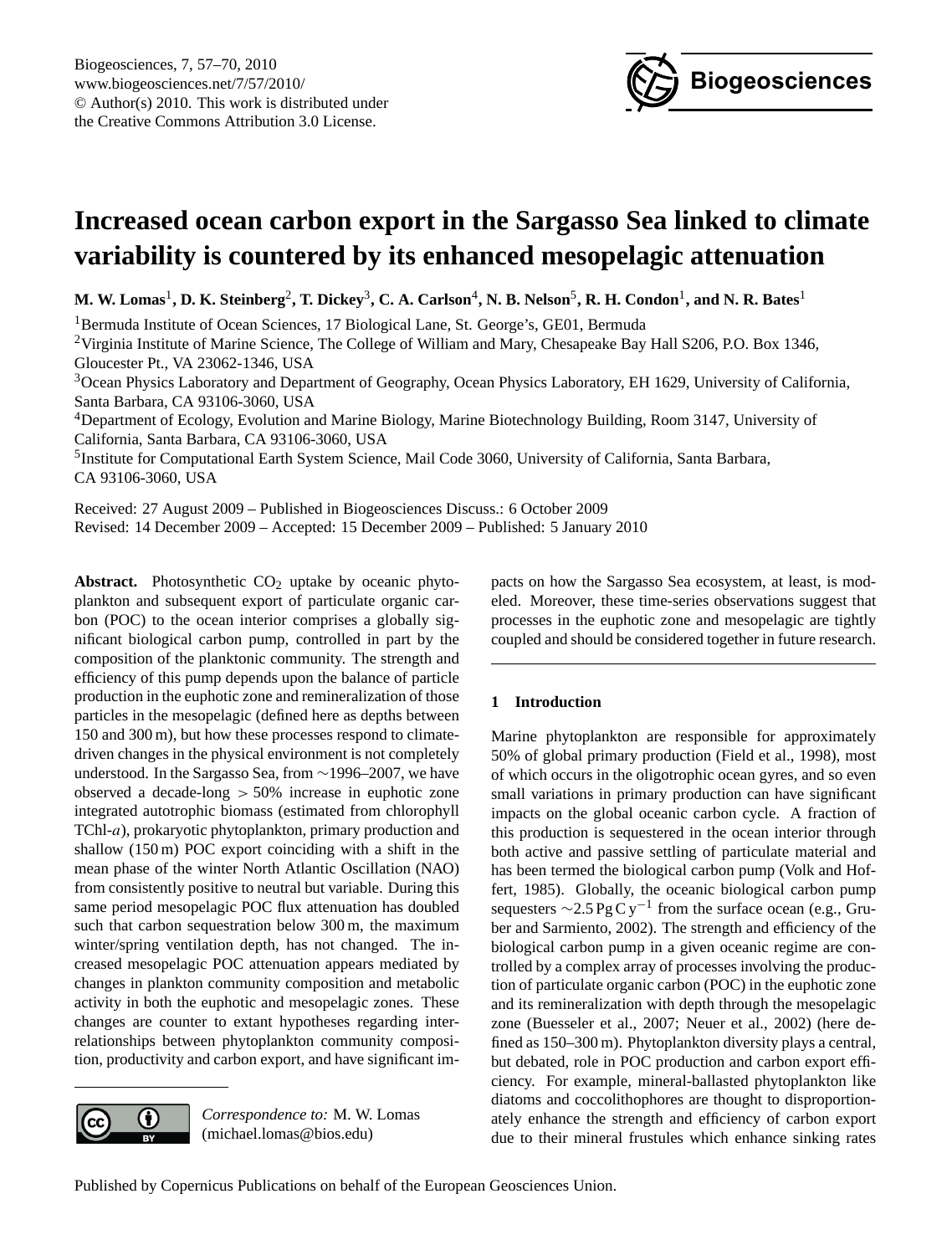thereby reducing contact time in the upper ocean (e.g., Armstrong et al., 2002; Michaels and Silver, 1988). In contrast, it has been suggested that all phytoplankton, even picoplankton, contribute to carbon export in direct proportion to their contributions to primary production (Richardson and Jackson, 2007). A key point in reconciling these two disparate hypotheses is that the mechanisms of export differ; i.e., export of mineral phytoplankton is likely dominated by gravitational sinking while export of picoplankton are packaged into larger particles via grazing and/or aggregation. Resolving these two hypotheses is important to predicting future carbon sequestration in the oceans given that the oligotrophic gyres are dominated by non-mineral ballasted phytoplankton and account for ∼60% of global carbon export.

In addition to complexities of phytoplankton diversity on the spatial scale, temporal variability needs to be considered given the non-steady state conditions characterized by the present-day increase of atmospheric  $CO<sub>2</sub>$  and accompanying increase of global ocean temperatures and stratification. Oligotrophic gyres previously considered "static" on a year-over-year basis, due largely to a lack of data, are now recognized to display substantial temporal variability (e.g., Karl et al., 2002; Maranon et al., 2003). Behrenfeld et al. (2006) show that global ocean net primary production and phytoplankton biomass (from 1997–2006), driven largely by changes within the oligotrophic gyres, decreased from 1999–2006 in response to increased water column stratification; evaluated as an increase in the multivariate El niño index. In contrast, or perhaps exemplifying the confounding temporal/spatial interactions, Karl et al. (2001) show that primary production and phytoplankton biomass in the North Pacific Subtropical Gyre, at the Hawaii Ocean Time-series and VERTEX sites, increased over the past three decades in response to a hypothesized increase in stratification, which was linked to a shift in the phase of the Pacific Decadal Oscillation (PDO). Moreover, just within the two decades of the Hawaii Ocean Time-series (HOT) program, Corno et al. (2007) have observed a continued trend for increasing primary production that also has been linked to the ENSO/PDO and changes in stratification. Corno et al. (2007) also have observed that phytoplankton biomass (TChl-a) and primary production increased in concert suggesting the increased primary production was due to increasing biomass rather than changes in the physiology of the resident autotrophs. This increase in primary production and biomass occurred with a shift from larger eukaryotes to smaller prokaryotes, but data are lacking for this site to evaluate consequent changes in the biological carbon pump on the same three decade timescale. Recent modeling activities have attempted to capture these trends in euphotic zone integrated primary production at both time-series sites (Saba et al., 2010) with limited success, thus highlighting the need to gain better understanding of processes below the depths which satellites can see into the ocean.

For the past two decades biogeochemical measurements have been made in the northwestern Sargasso Sea as part of the Bermuda Atlantic Time-series Study (BATS; Steinberg et al., 2001). The Sargasso Sea, on an annual basis, is a net sink (net air-to-sea flux) for  $CO<sub>2</sub>$  due to the strength of biological carbon sink during the winter/spring period which offsets the strong  $CO<sub>2</sub>$  source in the summer (Bates, 2007). Using the Sargasso Sea as a natural laboratory, we examined temporal variability of phytoplankton abundance, primary production, carbon export and its attenuation below the euphotic zone to evaluate the strength and efficiency of the winter/spring biological carbon pump in response to a shift in the phase of the dominant climate mode for the North Atlantic, the North Atlantic Oscillation.

### **2 Materials and methods**

## **2.1 Sampling scheme and biogeochemical stock and rate measurements**

Monthly Hydrographic and biogeochemical measurements have been collected at the BATS site since October 1988. Starting in January 1990, biweekly measurements have been made during the winter/spring bloom period (January to April) for all measurements except POC gravitational flux, which are measured just once monthly. This sampling scheme results in up to 4–6 data points during each annual winter/spring bloom period, the time period considered in this retrospective analysis. The BATS data are available from the Bermuda Institute of Ocean Sciences/Bermuda Atlantic Time-series Study web page [\(http://bats.bios.edu/\)](http://bats.bios.edu/). Specific details and information for all of the methods can be found on the web page as well under BATS Information/Methods, but a brief description of each method relevant to this particular work is given below.

Irradiance data were collected as part of the Bermuda BioOptics Project (BBOP). Underwater irradiance data were collected using the Multi-channel Environmental Radiometer (MER) from 1992 to 1999 and the Satlantic Profiling Multichannel Radiometer (SPMR) from 2000 to 2007. PAR was computed using wavelength integration of irradiance  $(E_d)$ spectrum using Planck's law to estimate spectral quantum flux from energy. The 1% PAR depth was interpolated from valid surface PAR and vertical profiles.

Dissolved oxygen is sampled before all other measurements to avoid compromising the samples by atmospheric gas exchange. Oxygen samples are drawn into individual BOD flasks and analyzed using an automated Winkler titration method (Williams and Jenkinson, 1982). In 1993 the original system was replaced with a UV endpoint detector system that substantially increased system precision.

Samples for  $NO_3^-$ ,  $NO_2^-$  and  $PO_4^{-3}$  were gravity filtered through 0.8 µm Nuclepore polycarbonate filters using in-line polycarbonate filter holders, then frozen (−20 ◦C) in HDPE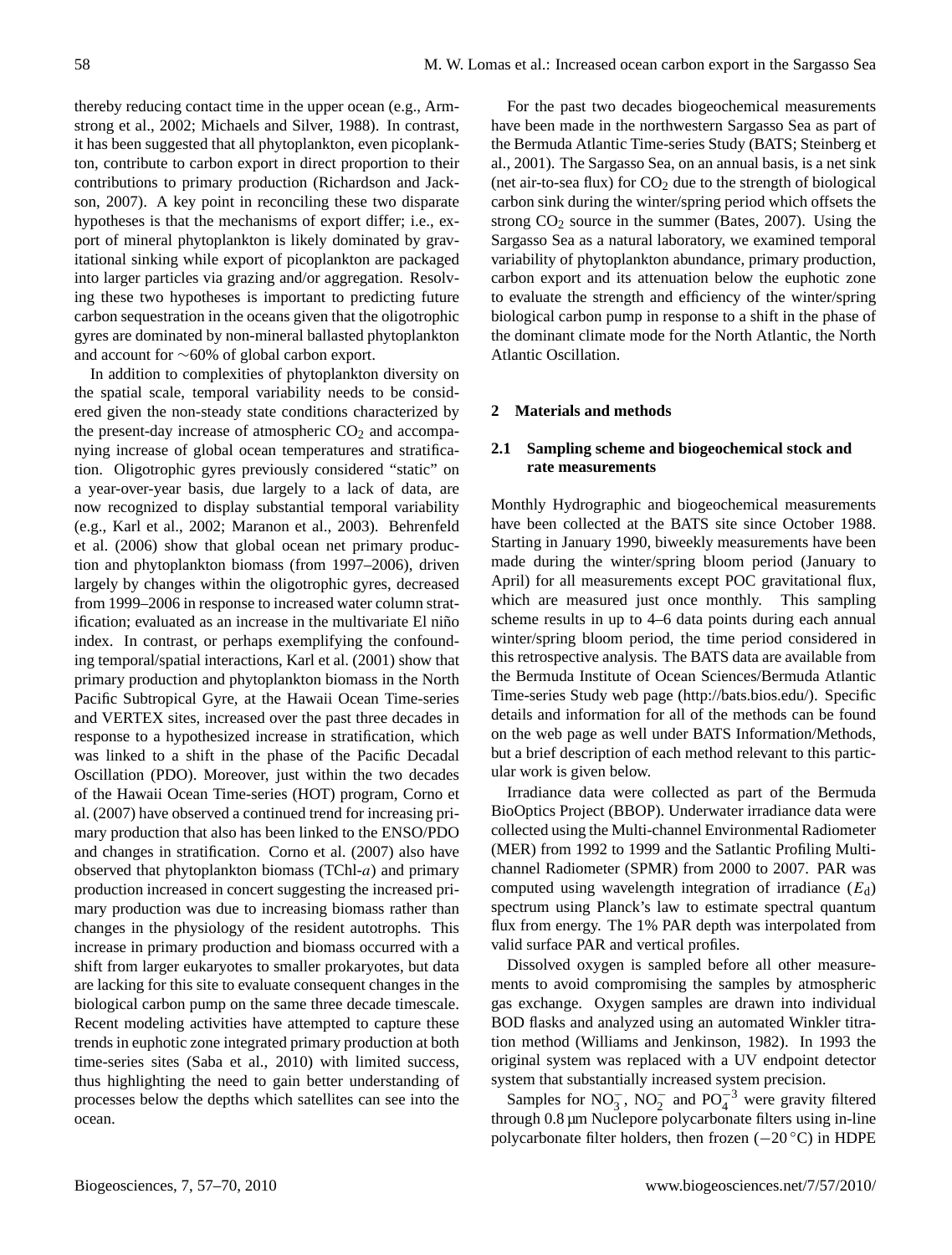bottles until analysis (Dore et al., 1996). Tests of frozen versus refrigerated samples have indicated no significant difference between storage methods (Dore et al., 1996). Nitrite concentrations were subtracted from combined  $NO_3^-/NO_2^$ concentrations to estimate  $NO_3^-$  concentrations. Nutrient samples prior to ∼2003 were analyzed on a modified Technicon Autoanalyzer and samples post ∼2003 were analyzed on an Alpkem Flow Solution IV; both instrumental setups have comparable sensitivity and method detection limits. During every sample run, several commercially available certified standards, Ocean Scientific International and Wako Chemical, were analyzed to maintain the generation of high quality data, as well as "standard water" from 3000 m which serves as an internal standard.

Bulk phytoplankton biomass (TChl- $a$ ) and specific accessory pigments were analyzed by HPLC (from 1990–2004 using the method of Bidigare (1991), and from 2005–2007 using the method of Van Heukelem and Thomas (2001). For the sample volumes filtered, both methods have a detection limit of ∼1 ng and compare favorably with each other. Whole water samples (4 L) were filtered onto 47 mm GF/F filters using polycarbonate in-line filter holders under a low vacuum pressure  $\left($  < 100 mm Hg) and then stored in liquid nitrogen until analysis on shore. In the laboratory, pigments were extracted by placing the filter in 5 ml of 100% acetone (the retention volume of the filter is approximately 0.8 ml resulting in a final acetone concentration of ∼90% and, a final extraction volume of 5.8 ml) and allowed to extract overnight at  $-20$  °C. Samples (1 ml) were eluted on a reverse-phase C18 column  $(250 \times 4.6 \text{ mm}, 5 \text{ µm})$  particle size, ODS-2 Spherisorb C18 column) using a three-step mobile phase program. The mobile phases are as follows: (a) Eluent  $A - 80:20$  v:v, methanol: 0.5 M ammonium acetate,  $pH 7.2$ ; (b) Eluent B – 90:10 v:v, acetonitrile: water, and; (c) Eluent C – ethyl acetate. Sample peak identities were determined based upon retention times of pure standards and algal extracts of known pigment composition. The HPLC system was calibrated with commercially obtained pigment standards where the concentrations were determined spectrophotometrically in the appropriate solvent using recommended extinction coefficients (e.g., Bidigare, 1991). Sample peaks were quantified using a response factor generated for each pure pigment standard.

HPLC pigment concentrations were converted to relative taxonomic phytoplankton distributions using the equations of Letelier et al. (1993), which have been shown to accurately reflect phytoplankton populations, as determined by electron microscopy, at all depths in this region of the Sargasso Sea (Anderson et al., 1996). The taxonomic groups and signature pigments used are as follows: Cyanobacteria (excluding Prochlorophytes, i.e., *Synechococcus*), zeaxanthin; Haptophytes, 19'-hexanoyloxyfucoxanthin; and Diatoms, fucoxanthin. These are the only groups that showed significant changes in absolute biomass and/or relative abundance and therefore are the only groups considered in this manuscript. Samples for picoplankton enumeration have been collected on each core BATS cruise from October 2001 to present. Samples are collected from 9 depths between 0 and 140 m, fixed with paraformaldehyde (0.5% final concentration), stored at ∼4 ◦C for 1–2 h, before long term storage in liquid nitrogen. Samples were analyzed on a Becton Dickinson (formerly Cytopeia Inc.) Influx cytometer using a 488 nm blue excitation laser, appropriate Chla (692  $\pm$  20 nm) and phycoerythrin (580  $\pm$  15 nm) bandpass filters, and was calibrated daily with  $0.53 \,\mu m$  and  $2.88 \,\mu m$ fluorescent microbeads (Spherotech Inc. Libertyville, Illinois, USA). Each sample was run for 4–6 min (∼0.2–0.3 ml total volume analyzed), with log-amplified Chl-a and phycoerythrin fluorescence, and forward and right-angle scatter signals recorded. Data files were analyzed from twodimensional scatter plots based on red or orange fluorescence and characteristic light scattering properties (e.g., DuRand and Olson, 1996) using FCS Express 3.0 (DeNovo Software Inc. Los Angeles, California, USA). Pico-autotrophs were identified as either *Synechococcus* or *Prochlorococcus* based upon cell size and the presence or absence of phycoerythrin, respectively. Based upon these gating criteria, the number of cells in each identified population was enumerated and converted to cell abundances by the volume-analyzed method (Sieracki et al., 1993). Precision of triplicate samples was  $<$  5% for cell concentrations > 200 cells ml<sup>-1</sup>.

Zooplankton were collected using a vertically integrated (0–200 m) oblique tow (Madin et al., 2001). After collection, samples were fixed with buffered formaldehyde (∼4%), split using a Folsom Splitter, with one-half split sieved through sequential nitex screens to separate specific size fractions. Size-fractionated samples, were washed onto a smaller nitex screen, rinsed with buffered milli-Q water to remove salt and dried to constant weight.

Rates of primary production, 250 ml incubations, were calculated from the autotrophic incorporation of  $H^{14}CO_3^-$  into autotrophs (i.e., particles  $> 0.7 \,\mu$ m) using an assumed ratio of total inorganic carbon present to radiocarbon added. For each sample depth,  $H^{14}CO_3^-$  was added to triplicate light bottles, a single dark bottle and a single  $T_0$  bottle with a sample for total added activity removed from the  $T_0$  bottle. Samples were incubated in situ from local dawn to dusk (∼12 h) at the depths from which they were originally collected. Rates of primary production were calculated from the mean light bottle value corrected for the dark bottle value, and integrated to a depth of 140 m.

Bacterial production (BP) was measured using  $[{}^{3}H-{}^{3}H]$ methyl] thymidine incorporation during a 2–3 h dark incubation at in situ temperatures. A median thymidine conversion factor of 1.63×10<sup>18</sup> cells mol<sup>-1</sup> thymidine and cellspecific C-biomass value of  $4.5$  fg C cell<sup>-1</sup> (Carlson et al., 1996) were used to convert thymidine incorporation rates to carbon-based bacterial production estimates using standard equations (Carlson and Ducklow, 1996). Bacterial Carbon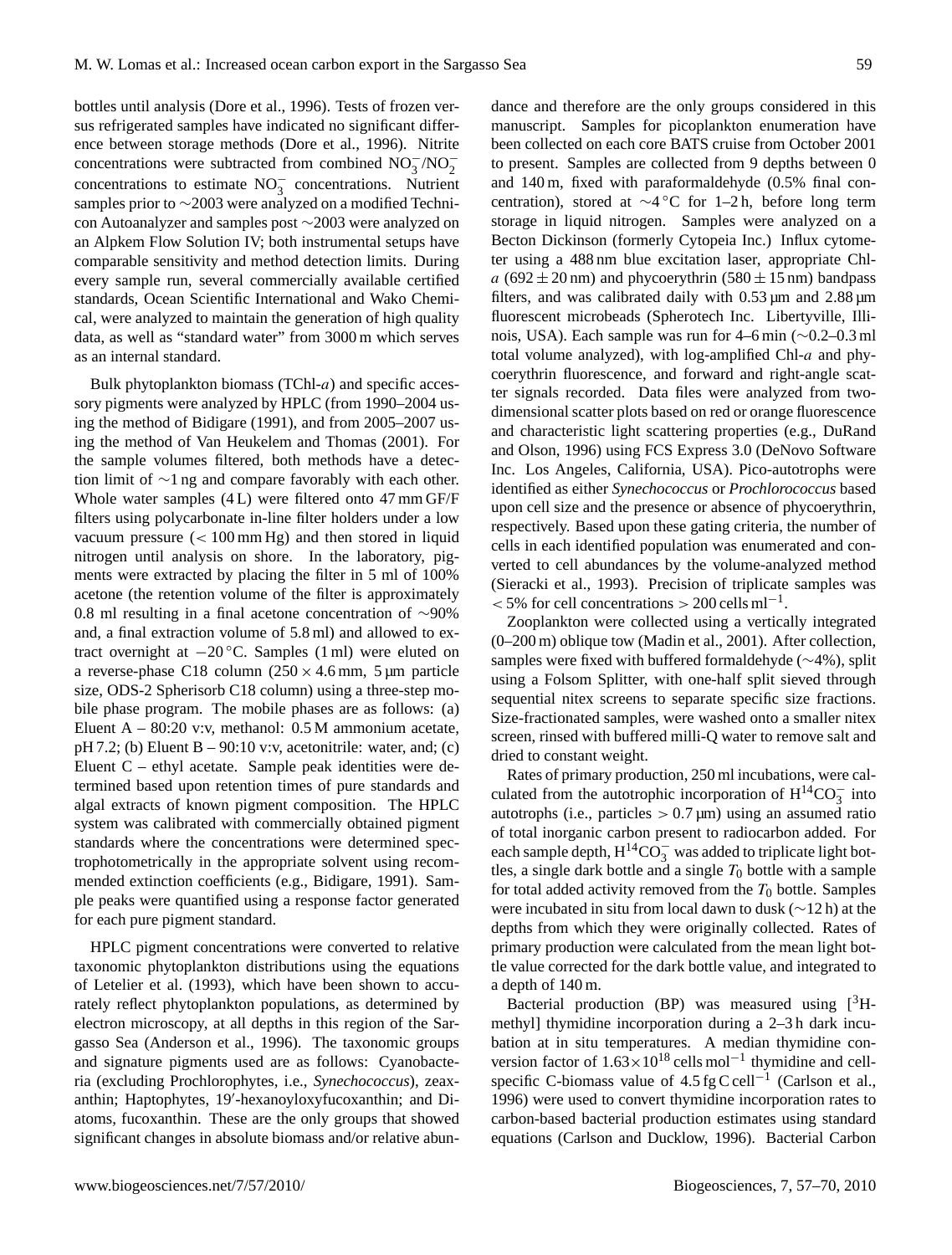Demand (BCD) was estimated by dividing bacterial productivity by a bacterial growth efficiency of 0.14 (Carlson and Ducklow, 1996). Prior to 1998, only several years of data are available (Carlson et al., 1996).

The POC sinking flux from the euphotic zone was quantified using surface-tethered particle interceptor traps (Knauer et al., 1979). Traps were deployed for 3–4 days and filled with a brine solution  $(50 g NaCl L^{-1})$  above ambient seawater) containing formaldehyde  $(0.7% \text{ v v}^{-1})$ , final concentration). No accounting was made for dissolution of particulate material post collection in the trap, which can be a highly variable fraction that based upon literature data averages ∼30% for carbon (Antia, 2005). After manual removal of swimmers, samples were dried to constant weight at 65 ◦C, fumed overnight in a desiccator saturated with HCl fumes, re-dried at 65 ◦C, and then analyzed using a Control Equipment Model 240XA CHN elemental analyzer (Knap et al., 1997). Carbon and nitrogen fluxes were calculated from the mass of material captured in the trap, its surface area and deployment length.  $\triangle$ POC was calculated as the difference in average POC fluxes at 150 and 300 m. Mesopelagic transfer efficiency was calculated as the ratio of POC fluxes at 300 m/150 m (Buesseler et al., 2007).

## **2.2 Data processing**

In this study the entire focus is on the winter/spring period that is defined as the period from 1st January to 30th April in a given year. Generally there are 4–6 sampling efforts during this period each year and each is considered independently in estimates of biogeochemical changes over time based upon the observation that the de-correlation timescale is roughly 15 days in this region of the Sargasso Sea (Dickey et al., 2001). All profile data are integrated to 140 m which is ∼0.1% PAR level (e.g., Siegel et al., 2001) and the deepest sampling depth that does not exceed the 150 m sediment trap depth. Where data are integrated over different depth ranges, this is stated. NAO data were downloaded from NCAR's Climate Analysis Section [\(http://www.cgd.ucar.edu/cas/jhurrell/indices.html\)](http://www.cgd.ucar.edu/cas/jhurrell/indices.html).

Macronutrients consumed during the course of each winter/spring bloom period were calculated as the difference between measured concentrations averaged for November/December (before bloom initiation) and April/May (after bloom termination). November/December were chosen as the pre-bloom months as  $N_2$ -fixation is past its summer maximum (Orcutt et al., 2001) and mixed layer depths (MLDs) were shallower than the euphotic zone. Mesoscale eddies not withstanding, the balance between nutrient inputs, consumption and remineralization should be relatively stable and therefore a reasonable estimate of the pre-winter/spring bloom nutrient pool can be estimated. May was chosen as the post-bloom month as MLDs have shoaled to less than the euphotic zone depth and measured nutrient concentrations represent what was consumed, in a net sense, with minimal bias associated with new N inputs by  $N_2$ -fixation that increase throughout the summer. The density surface on which nutrient concentrations were estimated for this calculation was the  $\sigma_{\theta} = 26.27 - 26.32 \,\text{kg m}^{-3}$ . This isopycnal range was chosen because it is shallower than the core of the 18 °C mode water, and therefore minimally impacted by non-local productivity and nutrient consumption (Palter et al., 2005). These isopycnals, during months of active convection and mixed layer depths  $> 100 \,\mathrm{m}$ , are the source waters for nutrients in the winter/spring bloom.

Total community metabolism was estimated from the calculation of apparent oxygen utilization (AOU). AOU calculations are compromised by deep mixing and therefore are usually calculated on an annual basis, after seasonal stratification has occurred. In this manuscript, data collected on cruises between when the seasonal mixed layer shallowed to < 200 m and the end of April were used and therefore do not include any heterotrophic metabolism during the period of deepest convection. The threshold of 200 m was chosen for the MLD so that AOU could be determined over a longer portion of the winter/spring period. For these cruises, AOU was calculated as follows. An oxygen anomaly was calculated assuming saturation at the observed sample temperature and salinity. The oxygen anomaly was integrated from 200–300 m and plotted as a function of day of the year. A Model I linear regression was applied to the data and the resulting slope and intercept were used to calculate the integrated AOU at the beginning of the shortened data record for each year and at 30 April (day of year 122). The difference between these two values was taken as the AOU associated with the material remineralized during the period of interest in this study. Oxygen data before 1993 were analyzed using a different detection system and therefore only data post-1993 are used in this analysis for consistency.

Statistical analyses were done using the routines in Sigma-Stat 3.5 (Systat Software Inc, San Jose, California). Data streams used for correlation analyses were averaged by month so that each pair of variables had the same number of measurements.

#### **3 Results**

#### **3.1 Particle production in the euphotic zone**

In addition to the seasonal pattern in Sargasso Sea biogeochemical processes (Steinberg et al., 2001), underlying multi-year trends in biological carbon pump parameters are apparent and statistically robust. The data presented in this manuscript are only from the winter/spring period each year and therefore no seasonal detrending of the data was performed. Over the 17-year data record presented here, euphotic zone (0–140 m) integrated stocks of total chlorophyll a (TChl-a), suspended particulate organic carbon (POC), rates of primary production and shallow (150 m) POC export all display significant (least squares Model 1 linear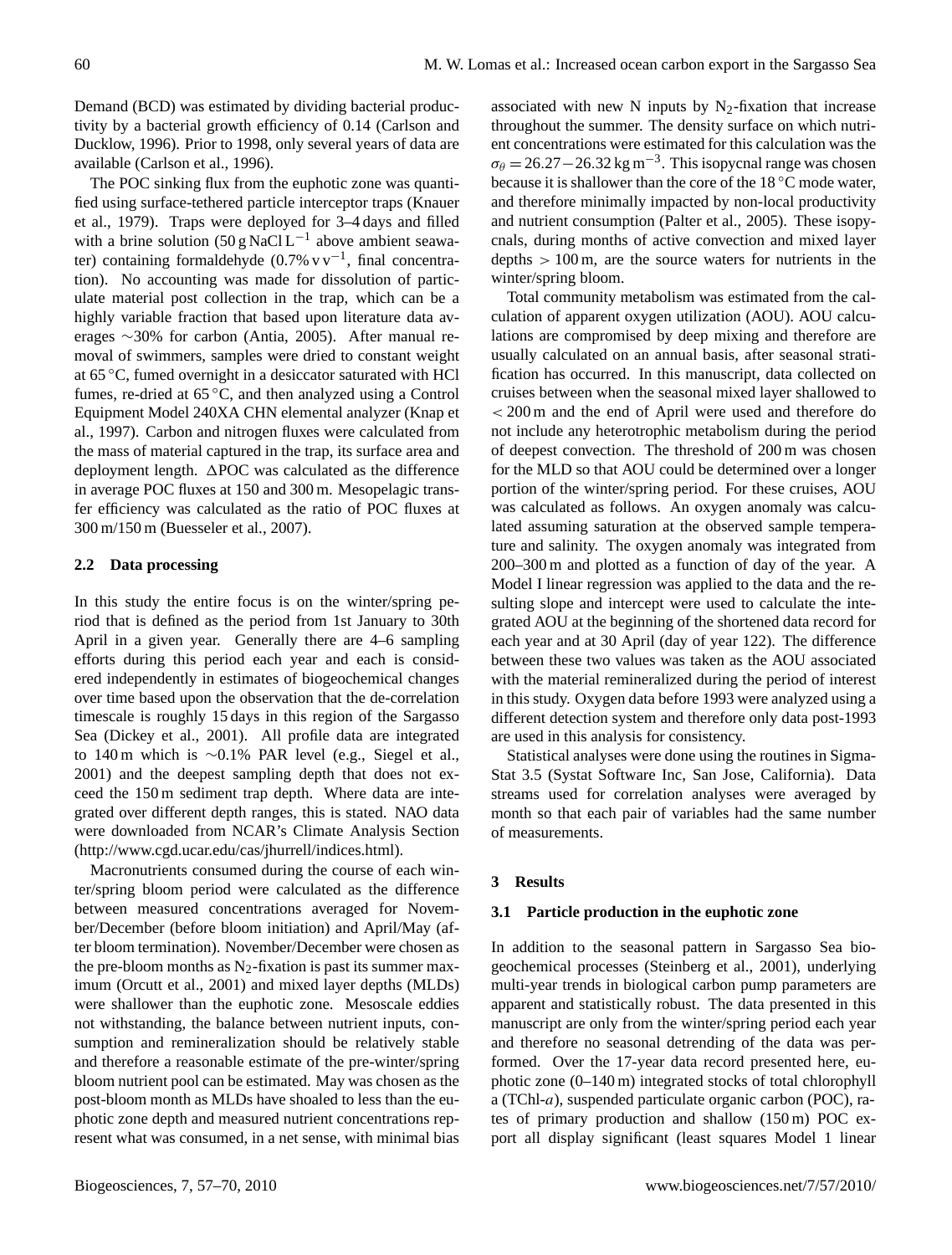**Table 1.** Rates of change in biogeochemical parameters in the Sargasso Sea. Statistics provided for the entire period, as well as divided up into the two periods of interest as defined by the phase of the winter NAO index.  $n/s =$  no significant change. Data in the "Period Change" column are given as the absolute change, in appropriate units, from the beginning of the time period as well as the percent change in parentheses.

| Parameter                                                                  | Time period | Slope & Std. Error | Period Change         | p-value | $r^2$ | $\boldsymbol{n}$ |
|----------------------------------------------------------------------------|-------------|--------------------|-----------------------|---------|-------|------------------|
|                                                                            | 1990-1995   | $1.34 \pm 0.51$    | $+8.04\;(\sim)34\%$   | 0.01    | 0.11  | 50               |
| Int. TChl-a $(0-140 \text{ m}; \text{mg m}^{-2})$                          | 1996-2007   | $1.71 \pm 0.47$    | $+18.7$ ( $\sim$ 62%) | < 0.01  | 0.59  | 58               |
|                                                                            | 1990-2007   | $1.13 \pm 0.16$    | $+19.2$ ( $\sim$ 82%) | < 0.01  | 0.33  | 108              |
|                                                                            | 1990-1995   | $0.20 \pm 0.33$    | n/s                   | 0.56    | 0.01  | 58               |
| Int. Suspended POC $(0-140 \text{ m}; \text{mmol C m}^{-2})$               | 1996–2007   | $0.87 \pm 0.05$    | $+8.6$ ( $\sim$ 35%)  | < 0.01  | 0.60  | 51               |
|                                                                            | 1990-2007   | $0.64 \pm 0.10$    | $+10.9$ ( $\sim$ 44%) | < 0.01  | 0.26  | 109              |
|                                                                            | 1990–1995   | $0.01 \pm 0.06$    | n/s                   | 0.79    | 0.01  | 53               |
| Int. Primary Production (0–140 m; mmol C m <sup>-2</sup> d <sup>-1</sup> ) | 1996-2007   | $2.95 \pm 0.76$    | $+32.5$ ( $\sim$ 98%) | < 0.01  | 0.63  | 56               |
|                                                                            | 1990-2007   | $0.85 \pm 0.42$    | $+14.5$ ( $\sim$ 44%) | 0.04    | 0.04  | 109              |
|                                                                            | 1990-1995   | $0.01 \pm 0.12$    | n/s                   | 0.97    | 0.01  | 36               |
| POC flux @ 150 m (mmol C m <sup>-2</sup> d <sup>-1</sup> )                 | 1996-2007   | $0.18 \pm 0.08$    | $+1.95\;(\sim 66\%)$  | 0.05    | 0.38  | 36               |
|                                                                            | 1990-2007   | $0.12 \pm 0.04$    | $+2.1\;(\sim 71\%)$   | < 0.01  | 0.12  | 72               |
|                                                                            | 1990–1995   | $0.00 \pm 0.06$    | n/s                   | 0.99    | 0.00  | 36               |
| POC flux @ 300 m (mmol C m <sup>-2</sup> d <sup>-1</sup> )                 | 1996–2007   | $-0.03 \pm 0.06$   | n/s                   | 0.62    | 0.01  | 36               |
|                                                                            | 1990–2007   | $0.02 \pm 0.02$    | n/s                   | 0.47    | 0.01  | 72               |

regression,  $P < 0.05$ ) increases in winter/spring values of  $> 44\%$  (Fig. 1, Table 1). Increases in time however, were not uniform over the entire record. Indeed, TChl-a was the only parameter of those four that showed a significant increase from 1990–1996, albeit with a lower slope than the later part of the record (Table 1). Moreover, the TChl-a data for winters of 1995 and 1996 contribute disproportionately to the increase observed for the entire 1990–1996 period. All four parameters displayed increases with time from 1996– 2007 with slopes that were much higher than for the 1990– 1996 period or the entire dataset (Table 1).

Integrated TChl-a, primary production, and shallow POC export from 1996–2007, when the overall increase was greatest, were all significantly correlated with each other (Spearman Rank Order Correlation, all pairwise comparisons P< 0.05, N=15 or 17 depending upon comparison, Table 2), indicating a coherent euphotic zone response to a broader external forcing driven by increases in autotroph abundance. Corno et al. (2007), for the subtropical North Pacific, found that TChl-a normalized primary production (i.e., the assimilation number) remained virtually constant suggesting the increase in primary production was due almost exclusively to the increase in biomass and not a change in physiological condition. Supporting the observed year-over-year increase in TChl-a, primary production and POC export was increasingly greater consumption of NO<sub>3</sub> and PO<sub>4</sub><sup>-3</sup> (Fig. 2). The net N:P drawdown ratio on these isopycnals ranged from 27 to 43 mol:mol, consistent with particulate bulk N:P ratios in this region (Ammerman et al., 2003) and N:P ratios of cyanobacteria (Bertilsson et al., 2003) that contribute substantially to total autotrophic carbon during the winter/spring (DuRand et al., 2001).

The increase in TChl-a was not uniform across all taxonomic groups (Fig. 3, Table 3). Diatoms, an important mineral ballasted phytoplankton group, have been declining steadily with significant reductions (Mann-Whitney Rank Sum, P<0.05) in both absolute and relative abundance (Fig. 3a, Table 3). Absolute haptophyte biomass, a fraction of which is attributed to the coccolithophore *Emiliania huxleyi* in this region (Haidar and Thierstein, 2001), has not significantly changed over time (Mann-Whitney Rank Sum, P=0.55; Fig. 3b, Table 3), but their relative contribution to TChl-a has been reduced by approximately half due to increases in *Synechococcus* abundance over the past decade. Absolute pigment biomass of *Synechococcus* has increased by ∼45% over the past decade (Fig. 3c, Table 3) with an associated increase in relative abundance from ∼25% to ∼40% of TChl-a (Fig. 3c, note the difference in scale between the two y-axes, Table 3). Euphotic zone integrated *Synechococcus* cell abundance, determined by analytical flow cytometry, has increased 3-fold since 2002 supporting the general trend in the HPLC data. Flow cytometric data on phycoerythrin and Chla fluorescence per cell for *Synechococcus* suggests a coincident decrease for both pigments over the record (Lomas, unpubl. data). Because the changes in pigment fluorescence are comparable for both pigments, the use of a fixed pigment ratio for the HPLC analysis remains valid, but it does create a disconnect between changes in cell numbers and pigment biomass estimates. A full explanation of these data is both premature and outside the scope of this manuscript. Using published estimates of cell carbon quotas and C:Chl-a ratios for *Synechococcus* (Bertilsson et al., 2003), the increase in *Synechococcus* cell abundance accounts for >50% of the TChl-a increase.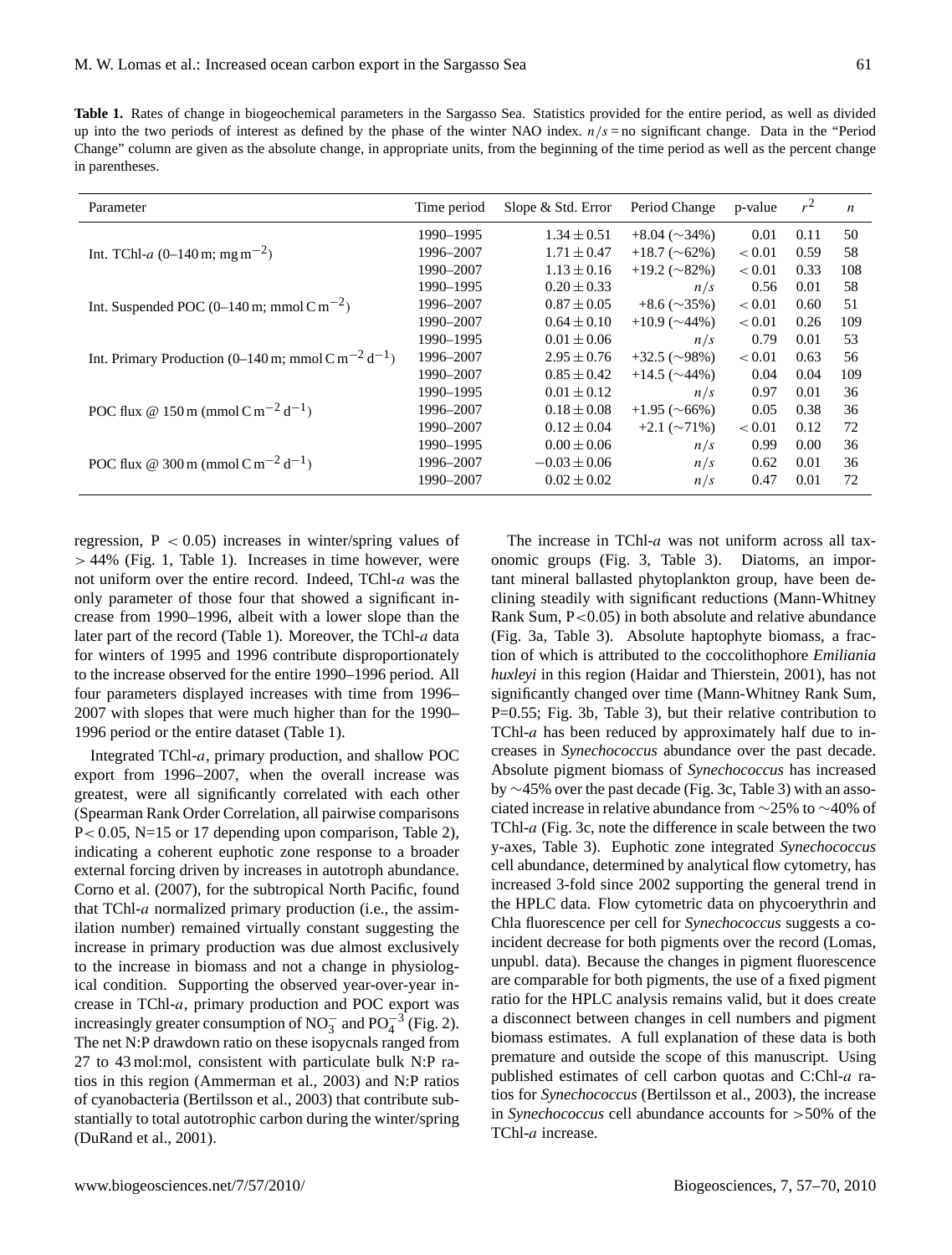**Table 2.** Spearman Rank Correlation table of selected biogeochemical and environmental parameters. Within each cell, first row = correlation coefficient and second row = p-value. For each correlation,  $N = 15$  to 17.  $\delta NO_3^-$  and  $\delta PO_4^{-3}$  are  $NO_3^-$  and  $PO_4^{-3}$  drawn down during the course of the winter/spring bloom; PProd = euphotic zone integrated primary production;  $\delta \sigma_T$  = difference in  $\sigma_T$  between 200 m and 5 m values. All other parameters as defined in the text. Only those correlations that are  $P \le 0.1$  are shown.  $P \le 0.1$  – normal font,  $P \le 0.05$  – italics,  $P \leq 0.01 - \text{bold}.$ 

|                    | MLD | $\delta NO_3^-$ | $\delta PO_4^{-3}$ | $T_{\rm eff}$ | PProd   | $TChl-a$ | POC flux | MLD-CV    | $\delta \sigma_{\theta}$ |
|--------------------|-----|-----------------|--------------------|---------------|---------|----------|----------|-----------|--------------------------|
| <b>NAO</b>         |     |                 |                    |               | $-0.48$ | $-0.61$  | $-0.42$  |           |                          |
|                    |     |                 |                    |               | 0.05    | $0.01$   | 0.08     |           |                          |
| <b>MLD</b>         |     |                 |                    | $-0.39$       |         |          |          |           |                          |
|                    |     |                 |                    | 0.10          |         |          |          |           |                          |
| $\delta NO_3^-$    |     |                 | 0.62               |               |         | 0.58     | 0.63     | $-0.67$   |                          |
|                    |     |                 | 0.01               |               |         | 0.03     | 0.01     | $<$ 0.01  |                          |
| $\delta PO_4^{-3}$ |     |                 |                    | $-0.52$       | 0.41    | 0.65     |          |           | $-0.42$                  |
|                    |     |                 |                    | 0.03          | 0.10    | $0.01$   |          |           | 0.10                     |
| $T_{\rm eff}$      |     |                 |                    |               | $-0.44$ | $-0.61$  | $-0.46$  |           |                          |
|                    |     |                 |                    |               | 0.08    | $0.01$   | 0.07     |           |                          |
| PProd              |     |                 |                    |               |         | 0.51     | 0.60     | $-0.49$   |                          |
|                    |     |                 |                    |               |         | 0.04     | 0.01     | 0.05      |                          |
| $TChl-a$           |     |                 |                    |               |         |          | 0.56     | $-0.48$   |                          |
|                    |     |                 |                    |               |         |          | 0.02     | 0.05      |                          |
| POC flux           |     |                 |                    |               |         |          |          | $-0.65$   |                          |
|                    |     |                 |                    |               |         |          |          | ${<}0.01$ |                          |
| MLD-CV             |     |                 |                    |               |         |          |          |           |                          |

#### **3.2 Particle remineralization in the mesopelagic**

This shift in the relative abundance of specific phytoplankton groups after ca. 1996 appears to have altered the magnitude and biological lability of the exported particulate matter. The significant increase in shallow (150 m) POC export did not result in increased POC export to the deeper mesopelagic zone (>300 m). The  $\sim$ 60% increase in POC export at 150 m has been countered by a significant decrease in mesopelagic transfer efficiency (defined as  $T_{\text{eff}}$ ; Fig. 4a) such that POC fluxes at 300 m remained statistically identical over the entire time-series (Fig. 4b, Table 1). This observation is not confounded by changes in the relative depths of the traps (where particles are captured) and euphotic zone (where some particles are produced) as there has only been a ∼2 m shoaling of the 1% light depth over the past two decades ( $86.6 \pm 10.4$  m from 1992 to 1999 and  $84.8 \pm 11.6$  m from 2000 to 2007; Buesseler and Boyd, 2009). The coherence of increased primary production, POC flux at 150 m and attenuation of this flux  $(T_{\text{eff}})$  with depth suggests that ecosystem pathways in the mesopelagic respond on similar timescales and proportionately with euphotic zone pathways (Spearman Rank correlation,  $P \leq 0.07$  for all pairwise comparisons; Table 2).

The absolute magnitude of POC attenuation in the mesopelagic zone (150–300 m) was greater after ca. 1996 than in the prior decade (Student's t-test with unequal variance, P<0.01; Fig. 4a). This increase in POC remineralization was associated with a significant (Student's t-test with unequal variance, P<0.01; Fig. 4d) increase in apparent oxy-

gen utilization (AOU; Fig. 4d) suggesting that POC attenuation may be due to increased mesopelagic metabolic activity (Steinberg et al., 2008b). The temporal patterns in  $T_{\text{eff}}$ and AOU are different and could suggest other explanations. Substantial dissolution of particulate material post-collection in the trap tubes can occur, averaging ∼30% for carbon (reviewed by Antia, 2005). The reasonably monotonic trend of a phytoplankton community increasingly dominated by small prokaryotes might result in the dissolution of an increasingly large fraction of the trap POC. Therefore  $T_{\text{eff}}$ , as it was calculated from trap measurements, might reflect dissolution in the trap as much as metabolic consumption of POC. The observed step-change in AOU reflects complications in the calculation itself (see methods for details) as well as a more rapid change in system response. Reconciling the temporal response of these two estimates of mesopelagic carbon attenuation would require more focused process research, particularly on the response of bacteria versus metazoans with time.

Mesopelagic temperatures have been warming at  $\sim$ 0.004 $\rm^{\circ}$ C y<sup>-1</sup>, and while significant for stratification, this change is too small, even over a decade, to affect metabolic rates of individual organisms (which have a  $Q_{10}$  of ∼2 for many physiological processes; e.g., Eppley, 1972). Therefore the increase in metabolic activity is more likely associated with an increase in heterotrophic biomass or changes in its composition. Mesopelagic Bacterial Carbon Demand (BCD) has decreased significantly (least squares Model 1 linear regression, P <0.01, Fig. 4d) from 1996 to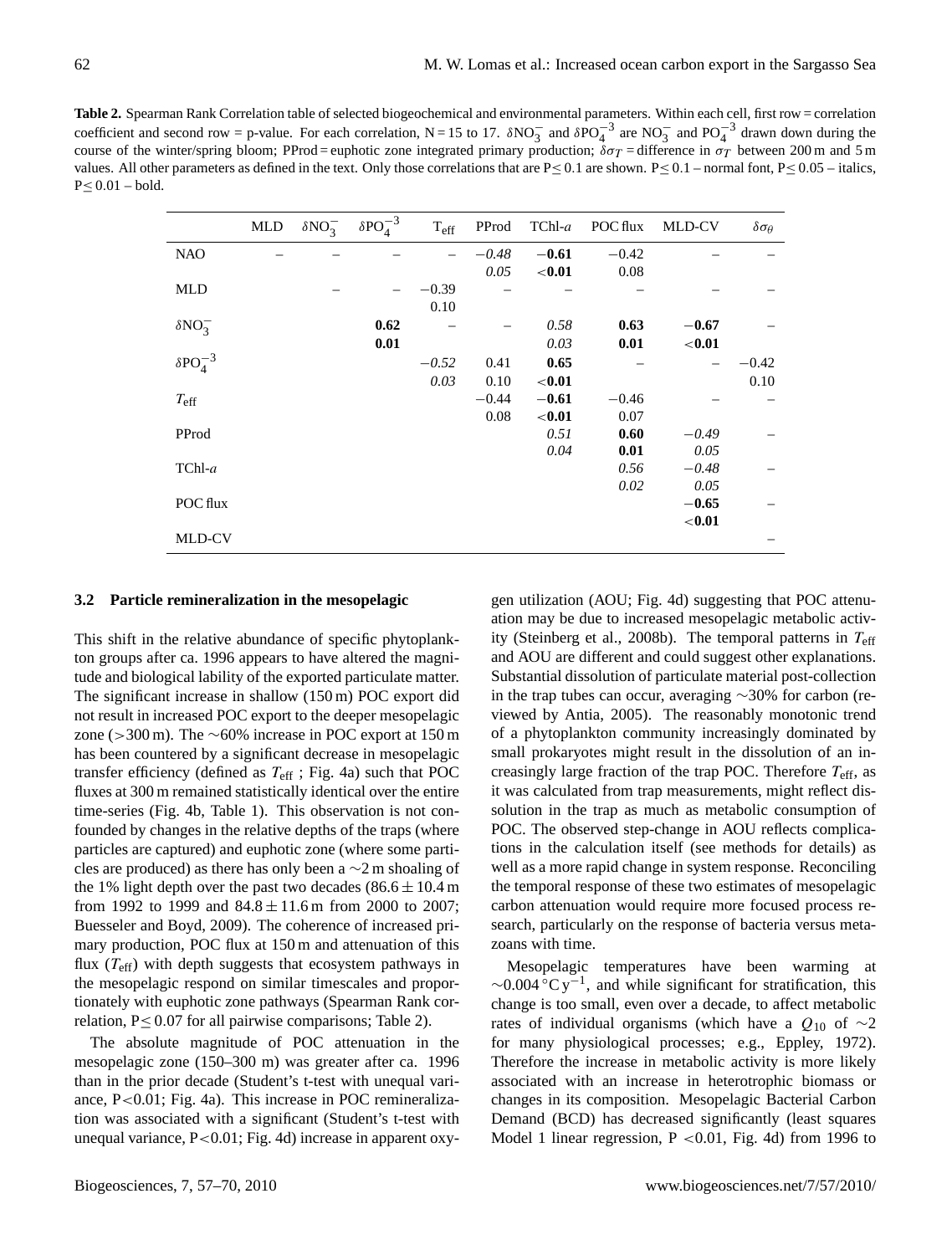**Table 3.** Rates of change in phytoplankton composition parameters in the Sargasso Sea. Statistics provided for the entire period, as well as divided up into the two periods of interest as defined by the phase of the winter NAO index.  $n/s =$  no significant change. Data in the "Period" Change" column are given as the absolute change in appropriate units and as percent increase from the beginning of the time period.

| Parameter                                                              | Time period | Slope & Std. Error  | Period Change (%)                 | p-value | $r^2$  | $\boldsymbol{n}$ |
|------------------------------------------------------------------------|-------------|---------------------|-----------------------------------|---------|--------|------------------|
|                                                                        | 1990–1996   | $-0.03 \pm 0.01$    | $-0.15 \left( \sim 74\% \right)$  | 0.05    | 0.07   | 58               |
| Chla <sub>diatom</sub> $(mg m^{-2})$                                   | 1996-2007   | $-0.03 \pm 0.01$    | $-0.24 \left( \sim 110\% \right)$ | 0.03    | 0.11   | 42               |
|                                                                        | 1990-2007   | $-0.02 \pm 0.00$    | $-0.34 \left( \sim 113\% \right)$ | < 0.01  | 0.53   | 100              |
|                                                                        | 1990-1996   | $0.72 \pm 0.27$     | $+5.06\;(\sim 56\%)$              | < 0.01  | 0.12   | 58               |
| Chla <sub>hapto</sub> (mg m <sup>-2</sup> )                            | 1996-2007   | $-0.28 \pm 0.12$    | n/s                               | 0.05    | 0.09   | 42               |
|                                                                        | 1990-2007   | $-0.07 \pm 0.11$    | n/s                               | 0.55    | 0.02   | 100              |
|                                                                        | 1990-1996   | $-0.03 \pm 0.08$    | n/s                               | 0.70    | < 0.01 | 58               |
| Chla <sub>Pro</sub> (mg m <sup>-2</sup> )                              | 1996-2007   | $0.07 \pm 0.09$     | n/s                               | 0.43    | 0.02   | 42               |
|                                                                        | 1990-2007   | $0.06 \pm 0.05$     | n/s                               | 0.25    | 0.08   | 100              |
|                                                                        | 1990–1996   | $4 - 0.10 \pm 0.15$ | n/s                               | 0.50    | 0.07   | 58               |
| Chla <sub>Syn</sub> (mg m <sup>-2</sup> )                              | 1996-2007   | $0.55 \pm 0.17$     | $+3.85\;(\sim46\%)$               | < 0.01  | 0.30   | 42               |
|                                                                        | 1990-2007   | $0.34 \pm 0.10$     | $+5.78~(~64\%)$                   | < 0.01  | 0.42   | 100              |
| Int. <i>Prochlorococcus</i> ( $\times 10^{11}$ cells m <sup>-2</sup> ) | 2002-2007   | $1.77 \pm 1.6$      | n/s                               | 0.28    | 0.04   | 30               |
| Int. Synechococcus ( $\times$ 10 <sup>11</sup> cells m <sup>-2</sup> ) | 2002-2007   | $5.09 \pm 1.36$     | $+26.5 \left( \sim 170\% \right)$ | 0.01    | 0.33   | 30               |



**Fig. 1.** Time-series, data from January to April each year, of biological carbon pump components in the Sargasso Sea. **(a)** Integrated  $(0-140 \text{ m})$  HPLC TChl-a, **(b)** integrated  $(0-14 \text{ m})$  in situ primary production and **(c)** sediment trap POC flux at 150 m. In all panels, open squares are data for January through April of each year. The filled symbols are the mean  $(\pm \text{ std.} \text{ dev.})$  of the data for each winter/spring period. The solid lines in each panel are the least squares Model 1 linear regression and 95% confidence intervals (dashed line). All linear regressions are significant,  $P \le 0.05$ .



**Fig. 2.** Time-series plots of **(a)**  $[NO_3^-]$  and **(b)**  $[PO_4^{-3}]$  concentrations before (Nov/Dec, filled circles) and after (May, open circles) the winter/spring period on isopycnal band  $\sigma_{\theta} = 26.28-$ 26.32 kg m−<sup>3</sup> . Lines are drawn to the data to depict trends and are not statistical fits.

2007 due to decreases in bacterial abundance. Data prior to 1996 are too few to support extensive analysis. This decrease in free living BCD is substantial as estimates have decreased from roughly twice the POC attenuation to one-half these values. As a result, the fraction of AOU associated with biota other than free-living bacteria must have increased; most probably particle-attached bacteria (which our method doesn't account for) and zooplankton. At this time there is no data to directly evaluate the former, although it is hypothesized that attached bacterial activity would increase with increased POC flux.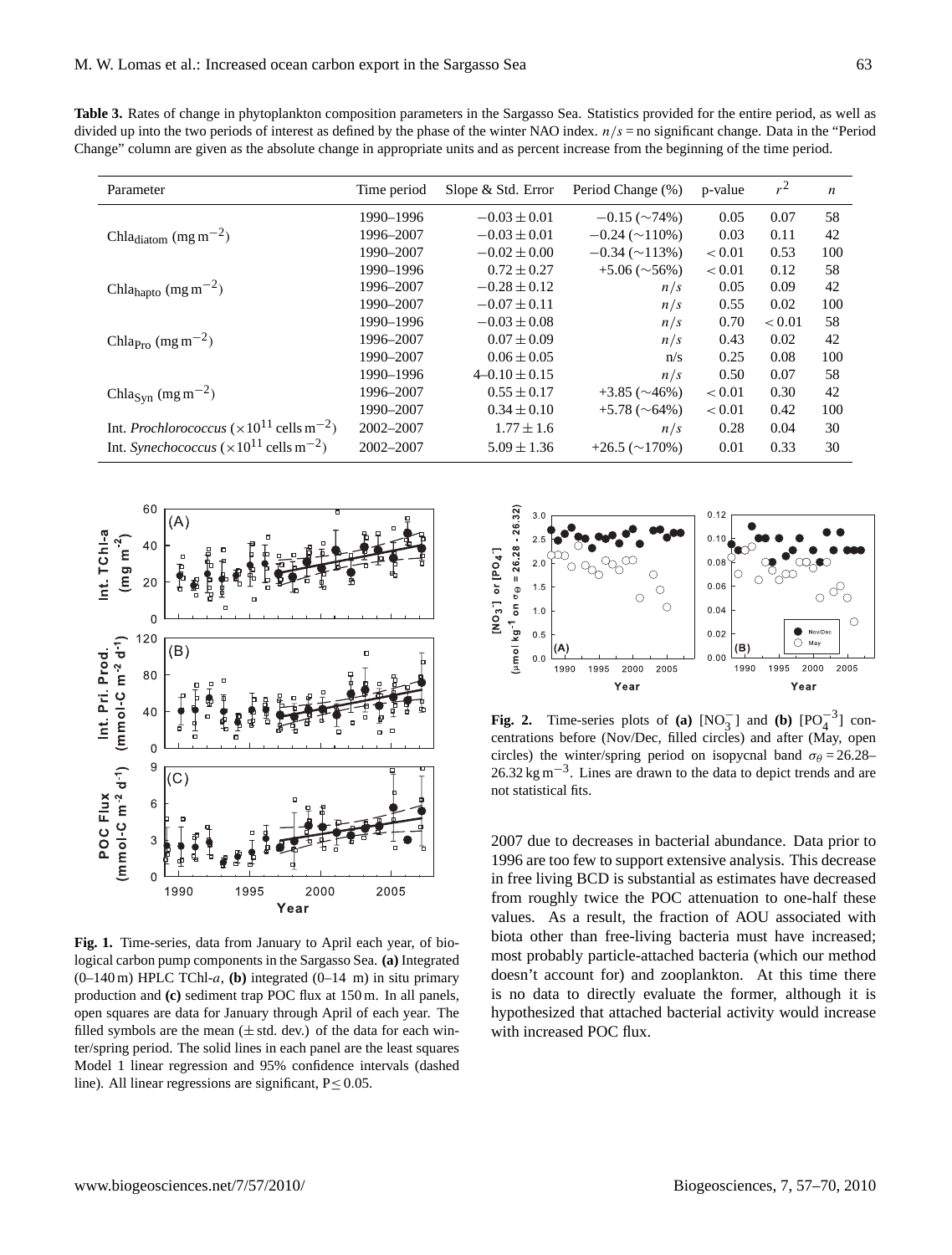

**Fig. 3.** Time-series of phytoplankton taxonomic groups determined from HPLC pigment analysis as described in the text. **(a)** diatoms, **(b)** haptophytes, and **(c)** *Synechococcus*. Phytoplankton group biomass estimates (0–140 m; mg m<sup>-2</sup>; open bars) are given as the mean  $(\pm$  std. dev.) for January to April of each year and their percent contribution to TChl-a (filled circles). **(d)** Integrated *Synechococcus* abundances (0–140 m;  $\times 10^{11}$  cells m<sup>-2</sup>) as determined by direct analytical flow cytometric counts. The solid line through data from 2002 to 2007 is the least squares Model 1 regression, significant at the P< 0.01 level, and predicted 95% confidence intervals (dashed lines). Data from 1991 to 1994 were taken from DuRand et al. (2001), as available on the CD that accompanied the Deep-Sea Res. Pt. II, 48(8/9) in which that data were originally published.

Total epipelagic mesozooplankton biomass in the Sargasso Sea (e.g., 200–500 µm size class), has increased approximately 2.5 fold since 1994 (Steinberg et al., 2008a; Fig. 5). Too few data are available prior to 1994 to determine if there was a different trend in zooplankton biomass in the early 1990's. As mesozooplankton metabolic rates and production generally scale with biomass (e.g., Roman et al., 2002), the increased mesozooplankton biomass would equate to increased metabolic demand and could contribute to the observed increase in AOU. From data presented in Roman et al. (2002), we calculate an average (1994– 1997) total mesozooplankton respiration rate (and therefore approximate contribution to AOU) at BATS, integrated

from 0–150 m, of  $\sim$ 2.2 mmol C m<sup>-2</sup> d<sup>-1</sup>, a value slightly larger than the  $\triangle$ POC observed during the same timespan (Fig. 4). We repeated the calculations outlined in Roman et al. (2002) for the longer dry weight biomass record (all size classes, Steinberg et al. 2008a) by converting to carbon biomass using Madin et al. (2001) and assuming a constant growth rate with time  $(0.15 d^{-1}$  determined by Roman et al. 2002). The increase in biomass would increase mesozooplankton respiration rates to  $\sim$ 5.5 mmol C m<sup>-2</sup> d<sup>-1</sup> by the end of the time-series; this change in respiration over time,  $\sim$ 3.3 mmol C m<sup>-2</sup> d<sup>-1</sup>, is similar to the change in AOU before and after  $\sim$ 1996 – 4.1 mmol C m<sup>-2</sup> d<sup>-1</sup>. Based on this back-of-the-envelope calculation, it appears that the change in zooplankton biomass and resultant respiration may account for a substantial fraction of the increase in AOU. It is important to note however, that some of the attenuation of POC flux may also be due to fragmentation of large aggregates into smaller particles with slower sinking rates by biological processes such as particle-attached microbial activity, zooplankton feeding, or zooplankton-induced shear (Steinberg et al., 2008b).

## **4 Discussion**

This analysis of the Sargasso Sea biological carbon pump over the past two decades suggests that this ecosystem is not static as perhaps previously thought. The decision to separate the nearly two-decade dataset between 1995 and 1996 was not arbitrary. The primary reason is the well documented change in the phase of the NAO in the mid 1990's. Prior to the winter of 1996 the wintertime NAO was consistently positive and after 1996 was variable but on average neutral (discussed later). Given the generally well established linkages between modes of climate forcing and marine planktonic processes (e.g., Chavez et al., 2003; Corno et al., 2007; Karl et al., 2002) and in particular the NAO in the North Atlantic (Irigoien et al., 2000; Oschlies, 2001), a change in planktonic response was hypothesized to occur coincident with the change in the NAO. If the transition timing is moved three years on either side of 1996 (e.g., 1990–1993 and 1994– 2007 or 1990–1999 and 2000–2007), non-significant trends remain non-significant and significant trends remain significant (data not shown). This suggests that the correlations observed and discussed below are robust and not dependent on the exact date chosen. Furthermore, a transition set at 1996 also explains the most variance in both time periods (i.e., extending the 1990–1996 period forward in time to include more data only reduces the  $r^2$  value, and extending the 1996–2007 period back in time to include more data also decreases the  $r<sup>2</sup>$  value). Regardless of the choice of transition time point, there have been increases in biological carbon pump parameters over time that have coincided with a decrease in wintertime NAO over the same timeframe.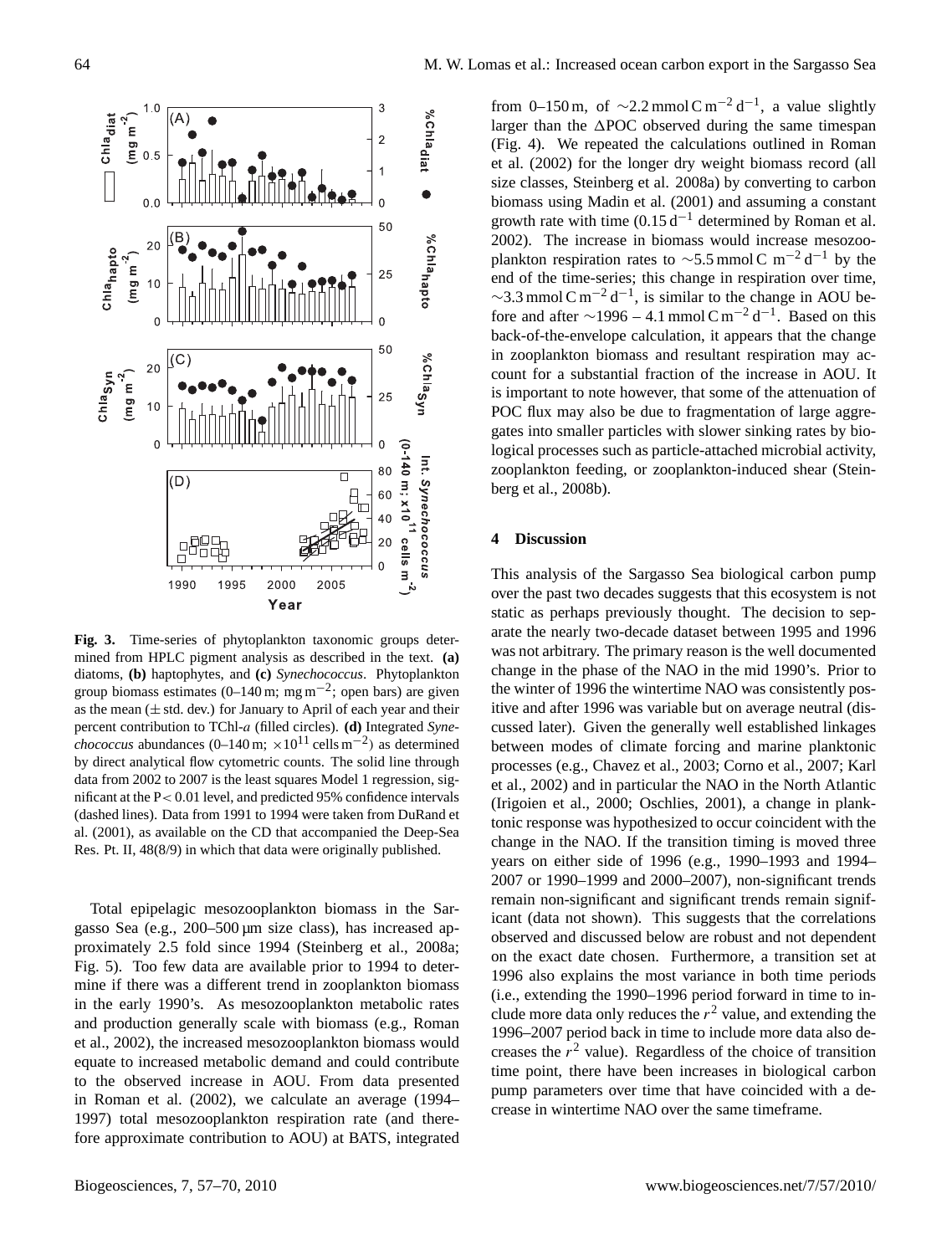

**Fig. 4.** Remineralization of sinking particulate organic carbon in the Sargasso Sea. **(a)** time-series of mean (± std. dev.) winter/spring (January to April) mesopelagic transfer efficiency  $(T_{\text{eff}})$ . Filled circles denote data from 1990 to 1996, and open circles denote the 1996 to 2007 period. **(b)** absolute POC flux profiles for January to April of 1997 (filled circles) and 2007 (open circles) are plotted as an example of the change in attenuation during this period. **(c)** POC flux profiles normalized to 150 m fluxes for January to April of 1997 (filled circles) and 2007 (open circles). **(d)** Time-series of sinking particulate organic carbon loss between 150 and 300 m (1POC; black bars), 150 to 300 m integrated bacterial carbon demand (light grey bars), and 200 to 300 m apparent oxygen utilization (dark grey bars).



**Fig. 5.** Time-series of daytime zooplankton biomass (mg dry weight m<sup>-3</sup>) in the 200–500 μm size class at the BATS site. Solid line is the least squares Model 1 regression, and the dashed lines are the 95% confidence intervals.

# **4.1 Relationships between climate forcing and the Sargasso Sea biological carbon pump**

Additional physical and biogeochemical data allow an assessment of possible triggers for the changing strength and efficiency of the biological carbon pump. The most obvious are changes in upper ocean stratification and nutrient inputs, given that primary production in the subtropical North At-

and how these may change in response to multi-year climate oscillations. No significant changes in wintertime stratification were apparent between the near surface and 200 m (Fig. 6a) in contrast to changes in summer time stratification which were large enough to drive an annual increase in stratification from 1989 to 2003 (Krause et al., 2009). Estimated MLDs consistently reached depths of 150 to 200 m, with occasional mixing to 250 m (Fig. 6c); the depth of the 26.28 to 26.32 kg m−<sup>3</sup> isopycnals from which we observed increased nutrient drawdown during the course of the winter/spring bloom (Fig. 2). Despite the similarity in estimated MLDs and apparent upper ocean stratification, it is hypothesized that there have been changes in physical forcing between the two decades of the BATS dataset. The wintertime (December through March) North Atlantic Oscillation (NAO) index, the dominant climate mode in this region (Marshall et al., 2001), shifted from consistently positive to more neutral values starting with the winter of 1996 (Fig. 6b); negative NAO values result in intensified midlatitude westerlies (Marshall et al., 2001). While the depth of mixing has not changed, the frequency of mixing in this region may have increased, suggested by the reduction in month-to-month variability of

lantic is limited by the nutrient supply rate (Maranon, 2005),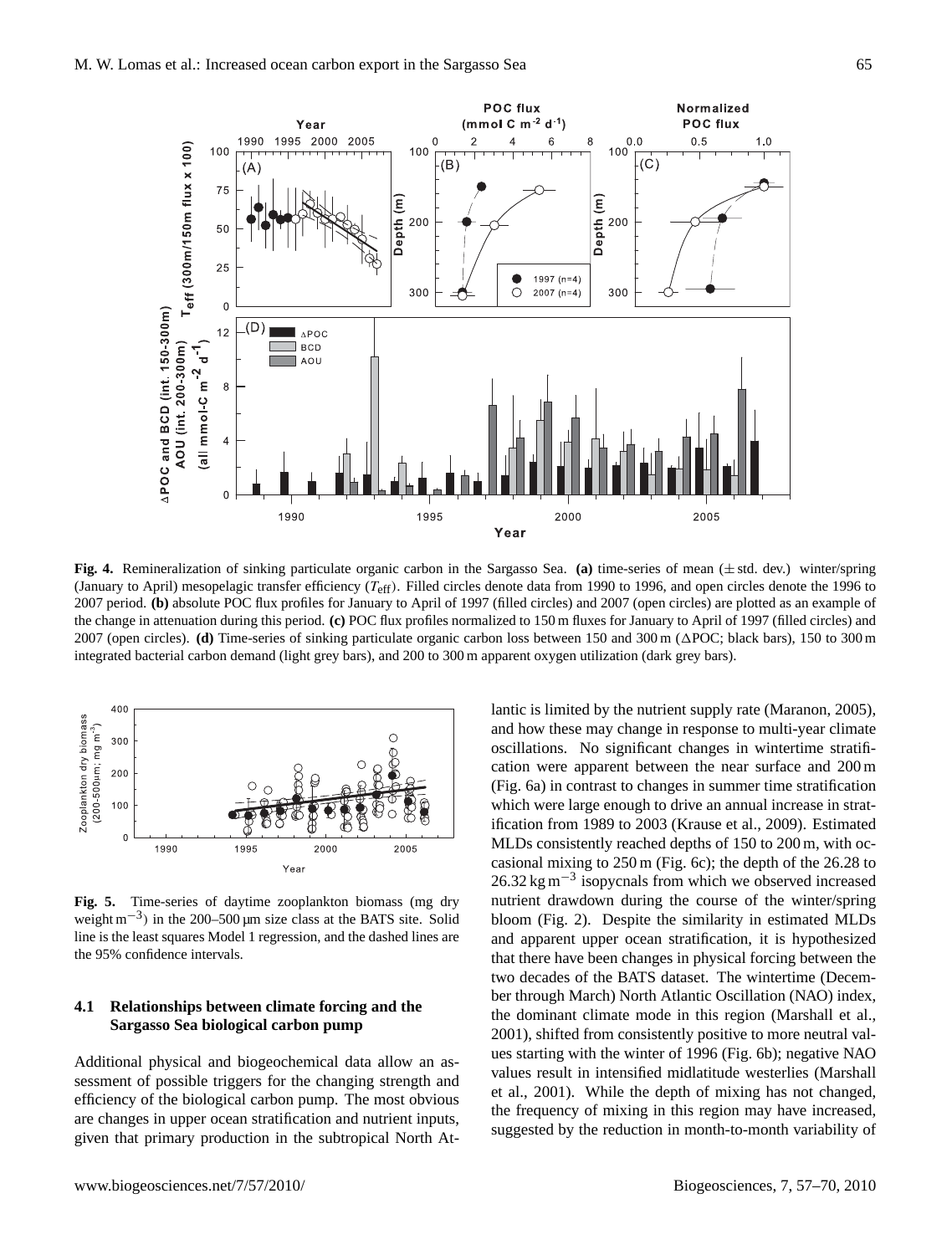

Fig. 6. Time-series of upper ocean physical forcing at BATS. (a) Mean ( $\pm$  std. dev.)  $\sigma_\theta$  (kg m<sup>-3</sup>) for near surface water ( $\sim$ 5 m; open circles) and 200 m (filled circles), and the difference between the two (open squares). Solid lines are the least square Model 1 linear regression and dashed lines are the 95% confidence intervals. **(b)** winter (December through March) index of the NAO. **(c)** Estimated mixed layer depths using a variable  $\sigma_T$  difference criterion of 0.02 kg m<sup>-3</sup> difference from the surface (∼5 m) value. Horizontal lines denote the depths of the BATS sediment traps at 150, 200 and 300 m. **(d)** Mean mixed layer depth (bars) and the coefficient of variation within each winter (solid line). **(e)** daily winter/spring wind speeds recorded at the Bermuda Airport. (e) Same as (c) but for wind speed.

estimated MLD (based upon calculated CV of  $n = 4$  monthly average MLDs) taken from cruise data during the duration of the winter/spring period (Fig. 7d). It is hypothesized that the change in the phase of the NAO has resulted in more continuous, but not necessarily deeper, mixing that enhances the supply of nutrients to the euphotic zone leading to more efficient and greater biological nutrient utilization (Fig. 2) and ultimately biomass accumulation (Fig. 1a). In support of this there are coherent statistical correlations between the NAO index and all euphotic zone carbon pump parameters (PP, TChl-a, POC flux; all  $P \le 0.08$ ; Table 2), the strongest of which is a negative correlation (Spearman's Correlation,  $r = -0.48$ , P<0.02) between euphotic zone integrated primary production and the wintertime NAO index (Fig. 7). This observation is consistent with previous findings based upon the BATS dataset (Bates, 2001; Lomas and Bates, 2004). In addition, the MLD coefficient of variation is negatively correlated with the biological carbon pump parameters (PP, TChl-a, POC flux; all  $P \le 0.05$ ; Table 2). These findings suggest a mechanism by which shifts in a dominant climate mode for the North Atlantic may lead to increased productivity. It is important to point out that interactions between climate modes and mesoscale variability and the impact on vertical mixing at BATS is not understood, and it is possible that the presence of different mesoscale eddy features during the winter/spring period will modify the "convective mixing" signal (Mourino-Carballido, 2009).

In addition to mesoscale interactions, there are non-local impacts of changes in the NAO as well. For example, Palter et al. (2005) suggest that the phase of the NAO controls the nutrient reservoir in the North Atlantic subtropical mode water in a counterintuitive manner. They suggest that an NAO negative phase during mode water formation results in lower nutrient concentrations within the mode water which may reduce downstream primary production dependent upon convective mixing of nutrients from the mode water (i.e., at the BATS site). In contrast, formation of mode water during NAO positive phases results in higher nutrient concentrations and possibly higher downstream primary production. Nutrient concentrations shallower than the core of the mode water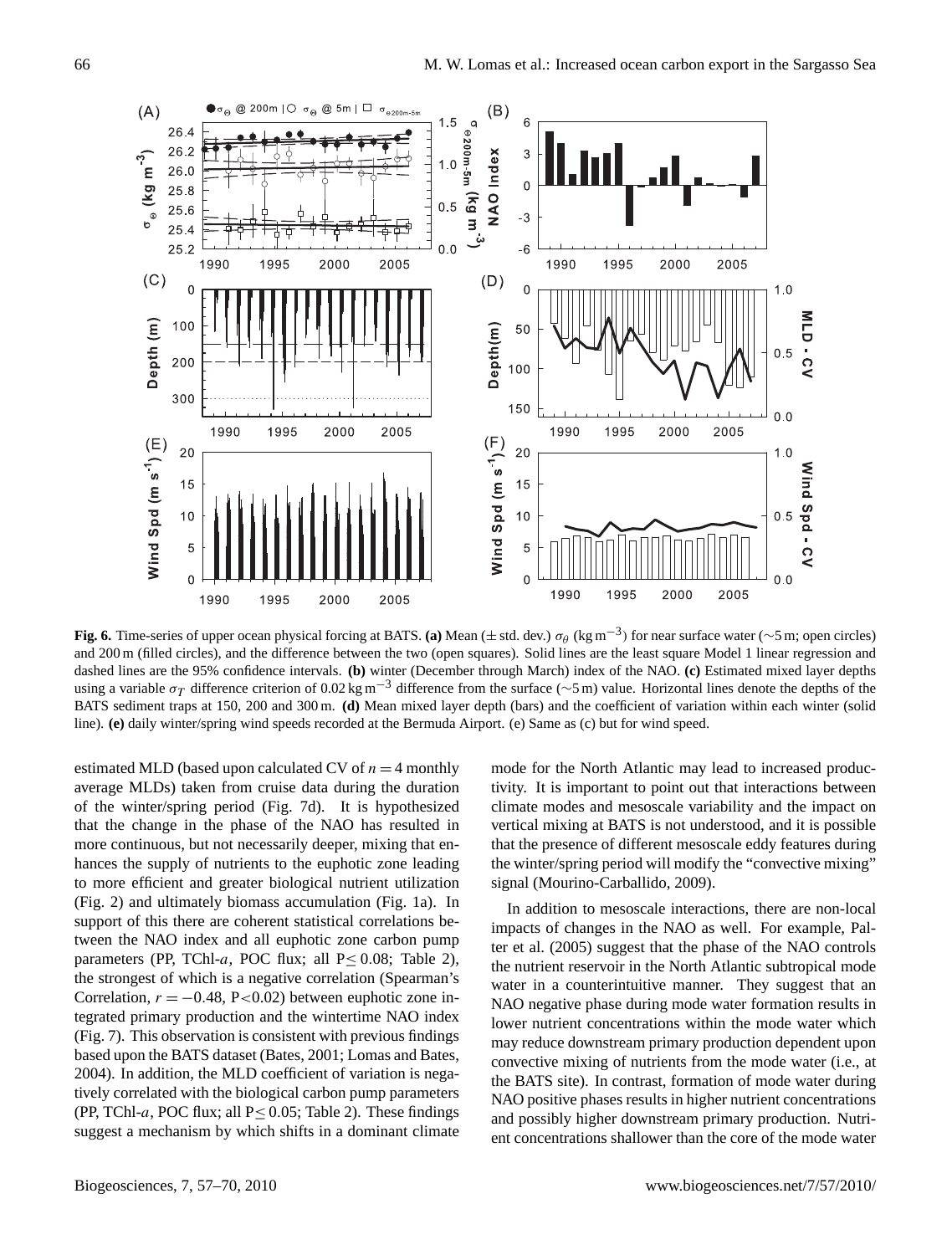

**Fig. 7.** Bivariate plot of euphotic zone integrated primary production (mmol  $\text{C m}^{-2} d^{-1}$ ) vs. winter NAO index. Solid line is the least squares Model II regression and the dashed lines are the are 95% confidence intervals. Correlation is significant at the P< 0.02 level.

(mode water core is at  $\sigma_{\theta} \sim 26.4 \text{ kg m}^{-3}$ ), but still within the mode water do not show any significant trend with time (filled symbols Fig. 2). Perhaps this is due to the discrepancy in depths between the mode water core and MLD, or that perhaps the shift in the NAO is not strong or constant enough to impart the effect hypothesized by Palter et al. Thus, this non-local phenomenon seems to be of minor importance in explaining the observed patterns.

If our hypothesis is correct, that negative anomalies in the NAO result in more continuous mixing of the upper ocean supporting the increase in primary production and biomass accumulation, then why are diatoms declining (alternatively, why is *Synechococcus* increasing)? There are several possible explanations. First, in the Sargasso Sea, silica uptake by diatoms may be chronically substrate limited (Brzezinski and Nelson, 1996) thereby restricting their ability to respond to enhanced mixing and nutrient inputs. Silicate gradients are lower in the upper 250 m of the Sargasso Sea than  $NO<sub>3</sub><sup>-</sup>$  gradients such that mixing to depth will entrain relatively more NO<sub>3</sub>, thus exacerbating potential silica limitation. In contrast, *Synechococcus* populations in the Sargasso Sea have been shown to respond to nanomolar level  $\overline{NO_3}^-$  pulses by increasing net growth rates and most importantly for this discussion, accumulating biomass (Glover et al., 2007). Mourino-Carballido (2009) have also shown than *Synechococcus* is relatively more abundant in regions of cyclone/anticyclone interaction, where vertical nutrient pumping might be intensified. Second, salinity normalized DIC concentrations in the Sargasso Sea have been increasing at  $0.80 \pm 0.06$  µmoles kg<sup>-1</sup> yr<sup>-1</sup> with a consequent acidification of the surface ocean (Bates, 2007). Recent  $CO<sub>2</sub>$  manipulation studies in other ocean regions show that under elevated  $pCO<sub>2</sub>$  conditions diatoms are out competed by picoand nano-phytoplankton when macronutrients are depleted (Hare et al., 2007) but that diatoms out compete pico- and nano-phytoplankton when nutrients are replete (Riebesell et al., 2007). While, both diatoms and *Synechococcus* both have enhanced growth rates under elevated  $pCO<sub>2</sub>$  (Fu et al., 2007; Riebesell et al., 1993) macronutrient limitation likely offsets these gains in diatoms, thus allowing *Synechococcus* to gain a competitive growth advantage. Lastly, common vertical migrators in the Sargasso Sea show a strong preference for grazing on diatoms relative to other co-occurring phytoplankton (Schnetzer and Steinberg, 2002b). Given the increase in daytime mesozooplankton biomass (Fig. 5), it is probable that grazing pressure on diatoms will also have increased from 1996–2007 potentially contributing to the decline in diatom abundance. A fraction of the mesozooplankton biomass increase is due to diel vertical migrators that are resident in the mesopelagic zone during the day (Madin et al., 2001; Steinberg et al., 2000), but active and passive POC fluxes attributed to vertically migrating mesozooplankton range from 3–18% (Schnetzer and Steinberg, 2002a) with a long-term average closer to 6% (Lomas et al., 2002). While they may be important in diatom population dynamics, their contribution to export flux appears insufficient to account for the observed 60% increase POC flux. Consequently a mechanistic understanding of the role of vertically migrating mesozooplankton is incomplete at this time.

In contrast to some model predictions (Bopp et al., 2005; Laws et al., 2000), data presented here for the Sargasso Sea shows that shallow POC export increases with a shift to smaller phytoplankton. This observation, in conjunction with the discussion of zooplankton in the previous paragraph, suggests that particle aggregation in relatively low biomass environments may be an underappreciated process in the "packaging" of particles as they leave the euphotic zone in the oligotrophic North Atlantic (Jackson et al., 2005). Indeed, these ideas are at the heart of two competing ideas linking phytoplankton community composition and POC export. It is a long-held belief that regions of efficient and high absolute POC export rates are dominated by diatoms and coccolithophores and that these groups contribute disproportionately to these high fluxes. This is in part due to the mineral tests encasing these groups that act to increase settling rate, and therefore decrease contact time in the biological active upper ocean (Armstrong et al., 2002). As a result model predictions of the future strength of the biological carbon pump appear to be inextricably linked to changes in the abundance of diatoms. Interestingly, Emerson et al. (2001) suggest that per unit area oligotrophic systems, which are dominated by the biomass of small cells not diatoms, can have annual POC export rates similar to subpolar regions. This supports the recent hypothesis that all phytoplankton contribute to carbon export rates out of the euphotic zone in proportion to primary production, although specific export mechanisms may differ (Richardson and Jackson, 2007). If aggregation were a significant process in the Sargasso Sea biological carbon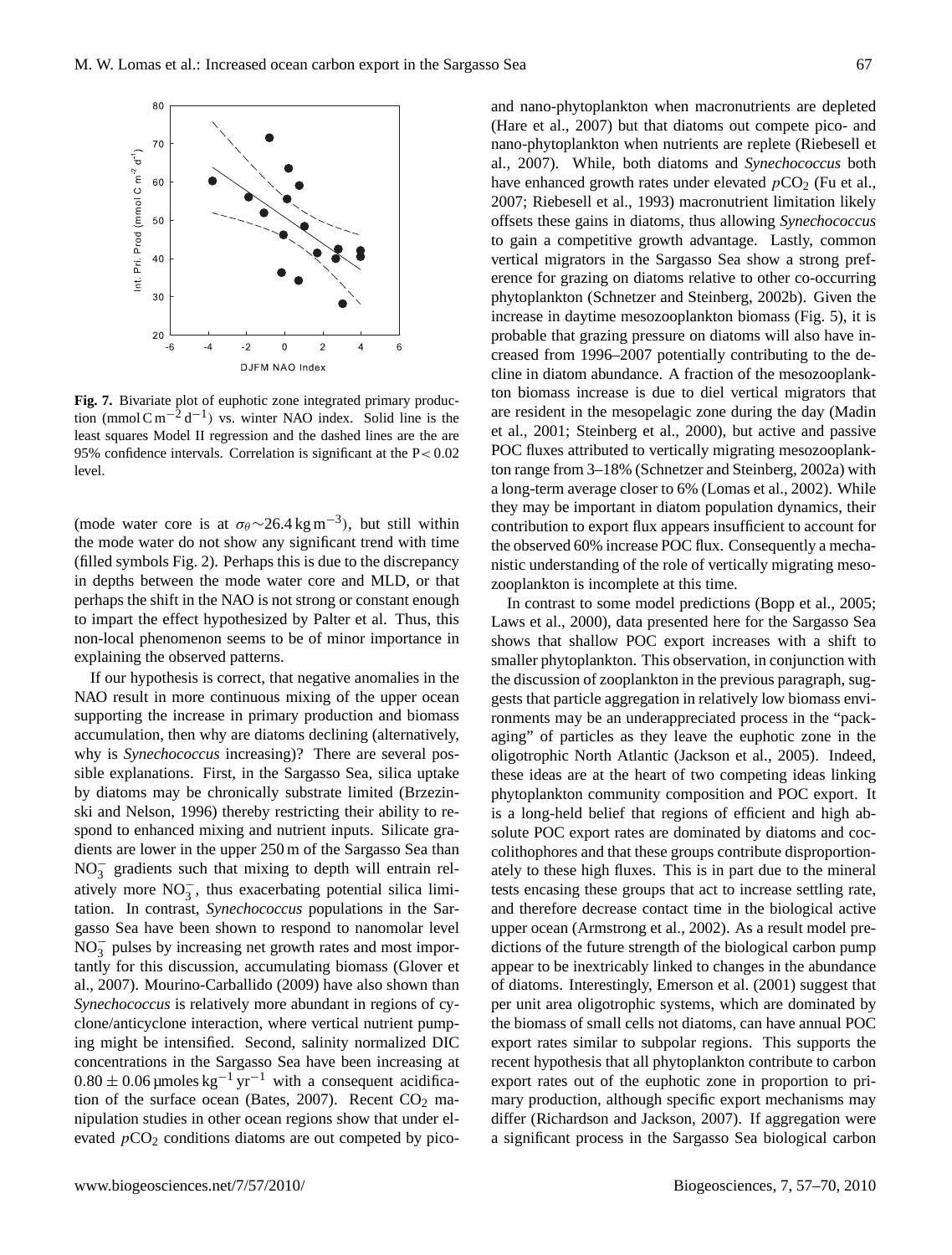pump, it could explain both the increase in POC flux with smaller phytoplankton and enhanced remineralization within the upper mesopelagic zone. Unfortunately data on aggregate abundance, or other descriptive characterizations of flux material, are not available at this time for the Sargasso Sea that would allow a more complete evaluation of this hypothesis.

## **5 Global implications**

The findings presented here suggest there may be long timescale, climate-related shifts in phytoplankton community composition in the subtropical North Atlantic that have significant, and perhaps unanticipated, implications for the production and export of POC in this oligotrophic gyre. A similar climate-related shift in phytoplankton community composition and increase in TChl-a and primary production has been observed in the North Pacific (Karl et al., 2001), suggesting the possibility of observed biological responses to climate forcing in the broader subtropical oceans. However, there is a difference in that stratification was not shown to increase in the Sargasso Sea as it did in the North Pacific along with the increase in primary production, and therefore the exact physical mechanism may differ between the two oligotrophic gyres. The data presented here suggests that in the oligotrophic North Atlantic there is a tight coupling between enhanced biological production and carbon export from the euphotic zone and its attenuation in the mesopelagic such that they increase in concert following a shift in the wintertime NAO index that enhances vertical mixing.

Regional variability of  $T_{\text{eff}}$  within the mesopelagic is not well constrained (Buesseler et al., 2007), and in no model that we are aware of does  $T_{\text{eff}}$  change temporally with euphotic and mesopelagic zone processes. If the data at the HOT (Karl et al., 2001) and BATS are representative of the broader oligotrophic gyres, and assuming they contribute ∼60% of the global shallow export production of  $11 \text{PgC yr}^{-1}$  (Laws et al., 2000), not accounting for the decrease in  $T_{\text{eff}}$  would result in an overestimation of POC sequestration below 300 m of  $2.3 \text{PgC yr}^{-1}$ . For reference, global anthropogenic  $CO<sub>2</sub>$  emissions are 6– 7 Pg C yr<sup>-1</sup>. While the uncertainties on this calculation are quite large, it highlights that not accounting for tight coupling between metabolic activities in the euphotic and mesopelagic zones, or assuming that the oligotrophic gyre biological carbon pumps are static, can have a substantial impact of our understanding of the oceans role in carbon sequestration.

*Acknowledgements.* The authors thank the captains and crews of the R/Vs Weatherbird II and Atlantic Explorer as well as the BATS technicians and scientists, past and present, whose diligence and dedication has resulted in the generation of the dataset presented in this manuscript. Specifically we thank Debra Lomas who assisted with the data analysis. We thank the National Science Foundation Chemical and Biological Oceanography Programs for continued support of the BATS program through the following awards: OCE 88-01089, OCE 93-01950, OCE 9617795, OCE 0326885, and OCE 0752366. This is BIOS contribution No. 1720.

Edited by: E. Marañón

## **References**

- Ammerman, J. W., Hood, R. R., Case, D. and Cotner, J. B.: Phosphorus deficiency in the Atlantic: an emerging paradigm in oceanography, EOS, 84, 165–170, 2003.
- Anderson, R., Bidigare, R., Keller, M., and Latasa, M.: A comparison of HPLC pigment signatures and electron microscopic observatins for oligotrophic waters of the North Atlantic and Pacific Oceans, Deep-Sea Res. Pt. II, 43, 517–537, 1996.
- Antia, A. N.: Particle-associated dissolved elemental fluxes: revising the stochiometry of mixed layer export, Biogeosciences Discuss., 2, 275–302, 2005,

[http://www.biogeosciences-discuss.net/2/275/2005/.](http://www.biogeosciences-discuss.net/2/275/2005/)

- Armstrong, R., Lee, C., Hedges, J., Honjo, S., and Wakeham, S.: A new mechanistic model for organic carbon fluxes in the ocean based on the quantitative association of POC with ballast minerals, Deep-Sea Res. Pt. II, 49, 219–236, 2002.
- Bates, N.: Interannual variability of the oceanic  $CO<sub>2</sub>$  sink in the subtropical gyre of the North Atlantic Ocean over the last two decades, J. Geophys. Res., 112, C09013, doi:09010.01029/02006JC003759, 2007.
- Bates, N. R.: Interannual variability of oceanic  $CO<sub>2</sub>$  and biogeochemical properties in the Western North Atlantic subtropical gyre, Deep-Sea Res. Pt. II, 48, 1507–1528, 2001.
- Behrenfeld, M., O'Malley, R., Siegel, D., McClain, C., Sarmiento, J., Feldman, G., Milligan, A. J., Falkowski, P., Letelier, R. M., and Boss, E.: Climate-driven trends in contempary ocean productivity, Nature, 444, 752–755, 2006.
- Bertilsson, S., Berglund, O., Karl, D. M., and Chisholm, S. W.: Elemental composition of marine *Prochlorococcus* and *Synechococcus*: implications for the ecological stoichiometry of the sea., Limnol. Oceanogr., 48, 1721–1731, 2003.
- Bidigare, R.: Analysis of algal chlorophylls and carotenoids, in: Marine Particles: Analysis and Characterization, edited by: Hurd, D. and Spencer, D., American Geophysical Union, Washington DC, 119–123, 1991.
- Bopp, L., Aumont, O., Cadule, P., Alvain, S., and Gehlen, M.: Response of diatoms distribution to global warming and potential implications: A global model study, Geophys. Res. Lett., 32, L19606, doi:19610.11029/12005GL023653, 2005.
- Brzezinski, M. A. and Nelson, D. M.: Chronic substrate limitation of silicic acid uptake rates in the western Sargasso Sea, Deep-Sea Res., 43, 437–453, 1996.
- Buesseler, K. O. and Boyd, P. W.: Shedding light on processes that control particle export and flux attenuation in the twilight zone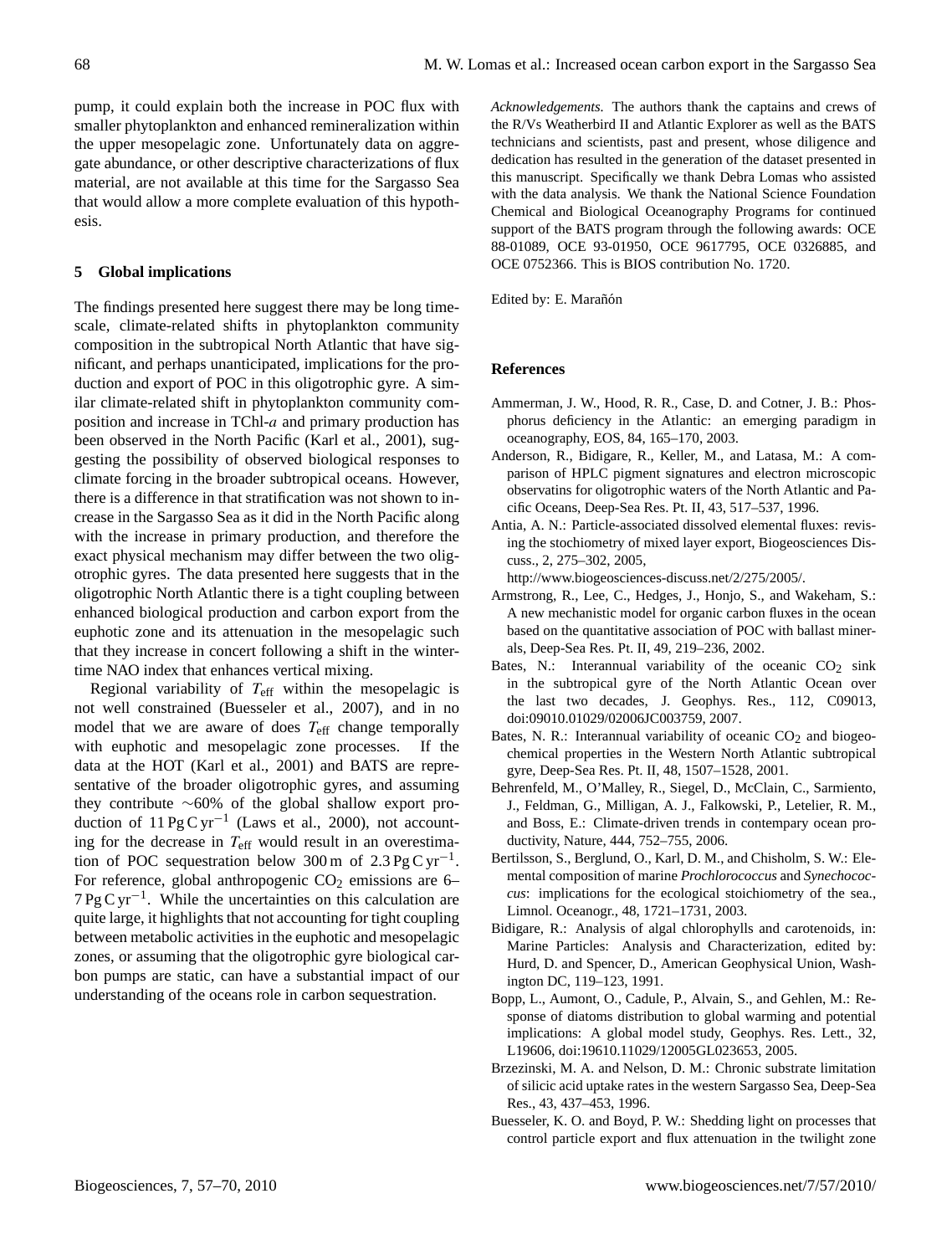of the open ocean, Limnol. Oceanogr., 54, 1210–1232, 2009.

- Buesseler, K. O., Lamborg, C., Boyd, P., Lam, P., Trull, T., Bidigare, R., Bishop, J. K. B., Casciotti, K. L., Dehairs, F., Elskens, M., Honda, M., Karl, D. A., Siegel, D., Silver, M., Steinberg, D. K., Valdes, J. R., Van Mooy, B. A. S., and Wilson, S.: Revisiting carbon flux through the ocean's twilight zone, Science, 316, 567–570, 2007.
- Carlson, C. A. and Ducklow, H. W.: Growth of bacterioplankton and consumption of dissolved organic carbon in the Sargasso sea, Aquat. Microb. Ecol., 10, 69–85, 1996.
- Carlson, C. A., Ducklow, H. W., and Sleeter, T. D.: Stocks and dynamics of bacterioplankton in the northwestern Sargasso Sea, Deep-Sea Res. Pt. I, 43, 491–515, 1996.
- Chavez, F., Ryan, J. P., Lluch-Cota, S., and Niquen, M.: From anchovies to sardines and back: Multidecadal change in the Pacific Ocean, Science, 299, 217–221, 2003.
- Corno, G., Karl, D., Church, M., Letelier, R., Lukas, R., Bidigare, R., and Abbott, M.: Impact of climate forcing on ecosystem processes in the North Pacific Subtropical Gyre, J. Geophys. Res. Oceans, 112, C04021, 04010.01029/02006JC003730, 2007.
- Dickey, T., Zedler, S., Yu, X., Doney, S. C., Frye, D., Jannasch, H., Manov, D., Sigurdson, D., McNeil, J. D., Dobeck, L., Gilboy, T., Bravo, C., Siegel, D. A., and Nelson, N.: Physical and biogeochemical variability from hours to years at the Bermuda Testbed Mooring site: June 1994–March 1998, Deep-Sea Res. Pt. II, 48, 2105–2140, 2001.
- Dore, J., Houlihan, T., Hebel, D., Tien, G., Tupas, L., and Karl, D.: Freezing as a method of sample preservation for the analysis of dissolved inorganic nutrients in seawater, Mar. Chem., 53, 173– 185, 1996.
- DuRand, M. and Olson, R.: Contributions of phytopankton light scattering and cell concentration changes to diel variations in beam attenuation in the equatorial Pacific from flow-cytometric measurements of pico-, ultra-, and nanoplankton., Deep-Sea Res. Pt. II, 43, 891–906, 1996.
- DuRand, M., Olson, R., and Chisholm, S.: Phytoplankton population dynamics at the Bermuda Atlantic Time- series station in the Sargasso Sea, Deep-Sea Res. Pt. II, 48, 1983–2003, 2001.
- Emerson, S. R., Mecking, S., and Abell, J.: The biological pump in the subtropical North Pacific Ocean: Nutrient sources, Redfield ratios and recent changes, Glob. Biogeochem. Cy., 15, 535–554, 2001.
- Eppley, R. W.: Temperature and phytoplankton growth in the sea, Fish. B., 70, 1063–1085, 1972.
- Field, C. B., Behrenfeld, M. J., Randerson, J. T., and Falkowski, P. G.: Primary production of the biosphere: Integrating the terrestrial and oceanic components, Science, 281, 237–240, 1998.
- Fu, F., Warner, M. E., Zhang, Y., Feng, Y., and Hutchins, D. A.: Effects of increased temperature and  $CO<sub>2</sub>$  on photosynthesis, growth, and elemental ratios in marine *Synechococcus* and *Prochlorococcus* (Cyanobacteria), J. Phycol., 43, 485–496, 2007.
- Glover, H. E., Garside, C., and Trees, C.: Physiological responses of Sargasso Sea picoplankton to nanomolar nitrate perturbations, J. Plankton Res., 29, 263–274, 2007.
- Gruber, N. and Sarmiento, J. L.: in: The Sea: Biological-Physical Interactions in the Oceans, edited by: Robinson, A. R., Mc-Carthy, J. J., and Rothschild, B. J., Wiley, New York, 337–399, 2002.
- Haidar, A. and Thierstein, H.: Coccolithophore dynamics off Bermuda (N. Atlantic), Deep-Sea Res. Pt. II, 48, 1897–1924, 2001.
- Hare, C. E., Leblanc, K., DiTullio, G. R., Kudela, R. M., Zhang, Y., Lee, P. A., Riseman, S., and Hutchins, D. A.: Consequences of increased temperature and CO<sub>2</sub> for phytoplankton community structure in the Bering Sea., Mar. Ecol-Prog. Ser., 352, 9–16, 2007.
- Irigoien, X., Harris, R., Head, R., and Harbour, D.: North Atlantic Oscillation and spring bloom phytoplankton composition in the English Channel, J. Plankton Res., 22, 2367–2371, 2000.
- Jackson, G. A., Waite, A. M., and Boyd, P. W.: Role of algal aggregation in vertical carbon export during SOIREE and in other low biomass environments, Geophys, Res, Lett., 32, L13607, doi:13610.11029/12005GL023180, 2005.
- Karl, D., Bidigare, R., and Letelier, R.: Long-term changes in plankton community structure and productivity in the North Pacific Subtropical Gyre: the domain shift hypothesis, Deep-Sea Res. Pt. II, 48, 1449–1470, 2001.
- Karl, D., Bidigare, R., and Letelier, R. M.: Sustained and aperiodic variability in organic matter production and phototrophic microbial community structure in the North Pacific Subtropical Gyre, in: Phytopankton Productivity and Carbon Assimilation in Marine and Freshwater Ecosystems, edited by: Le B Williams, P. J., Thomas, D., and Reynolds, C. S., Blackwell, Malden, Massachusetts, 2002.
- Knap, A., Michaels, A., Steinberg, D., Bahr, F., Bates, N., Bell, S., Countway, P., Close, A., Doyle, A., Howse, F., Gundersen, K., Johnson, R., Little, R., Orcutt, K., Parsons, R., Rathbun, C., Sanderson, M., Stone, S., BATS Methods Manual Version 4, U.S. JGOFS Planning Office, Woods Hole, 1997.
- Knauer, G., Martin, J., and Bruland, K.: Fluxes of particulate carbon, nitrogen, and phosphorus in the upper water column of the northeast Pacific, Deep-Sea Res., 26, 97–108, 1979.
- Krause, J., Lomas, M., and Nelson, D.: Biogenic silica at the Bermuda Atlantic Time-series Study site in the Sargasso Sea: Temporal changes and their inferred controls based on a 15-year record, Glob. Biogeochem. Cy., 23, GB3004, doi:3010.1029/2008GB003236, 2009.
- Laws, E., Falkowski, P., Smith, W. J., Ducklow, H., and McCarthy, J.: Temperature effects on export production in the open ocean, Glob. Biogeochem. Cy., 14, 1232–1246, 2000.
- Letelier, R., Bidigare, R., Hebel, D., Ondrusek, M. E., Winn, C., and Karl, D. M.: Temporal variability of phytoplankton community structure based on pigment analysis, Limnol. Oceanogr., 38, 1420–1437, 1993.
- Lomas, M., Bates, N., Knap, A., Karl, D., Lukas, R., Landry, M., Bidigare, R., Steinberg, D., and Carlson, C.: Refining our understanding of ocean biogeochemistry and ecosystem functioning, EOS, 83, 559–561, 2002.
- Lomas, M. W. and Bates, N. R.: Potential controls on interannual partitioning of organic carbon during the winter/spring phytoplankton bloom at the Bermuda Atlantic Time-series Study (BATS) site, Deep-Sea Res. Pt. I, 51, 1619–1636, 2004.
- Madin, L. P., Horgan, E. F., and Steinberg, D. K.: Zooplankton at the Bermuda Atlantic Time-series Study (BATS) station: diel, seasonal and interannual variation in biomass, 1994–1998, Deep-Sea Res. Pt. II, 48, 2063–2082, 2001.
- Maranon, E.: Phytoplankton growth rates in the Atlantic subtropical